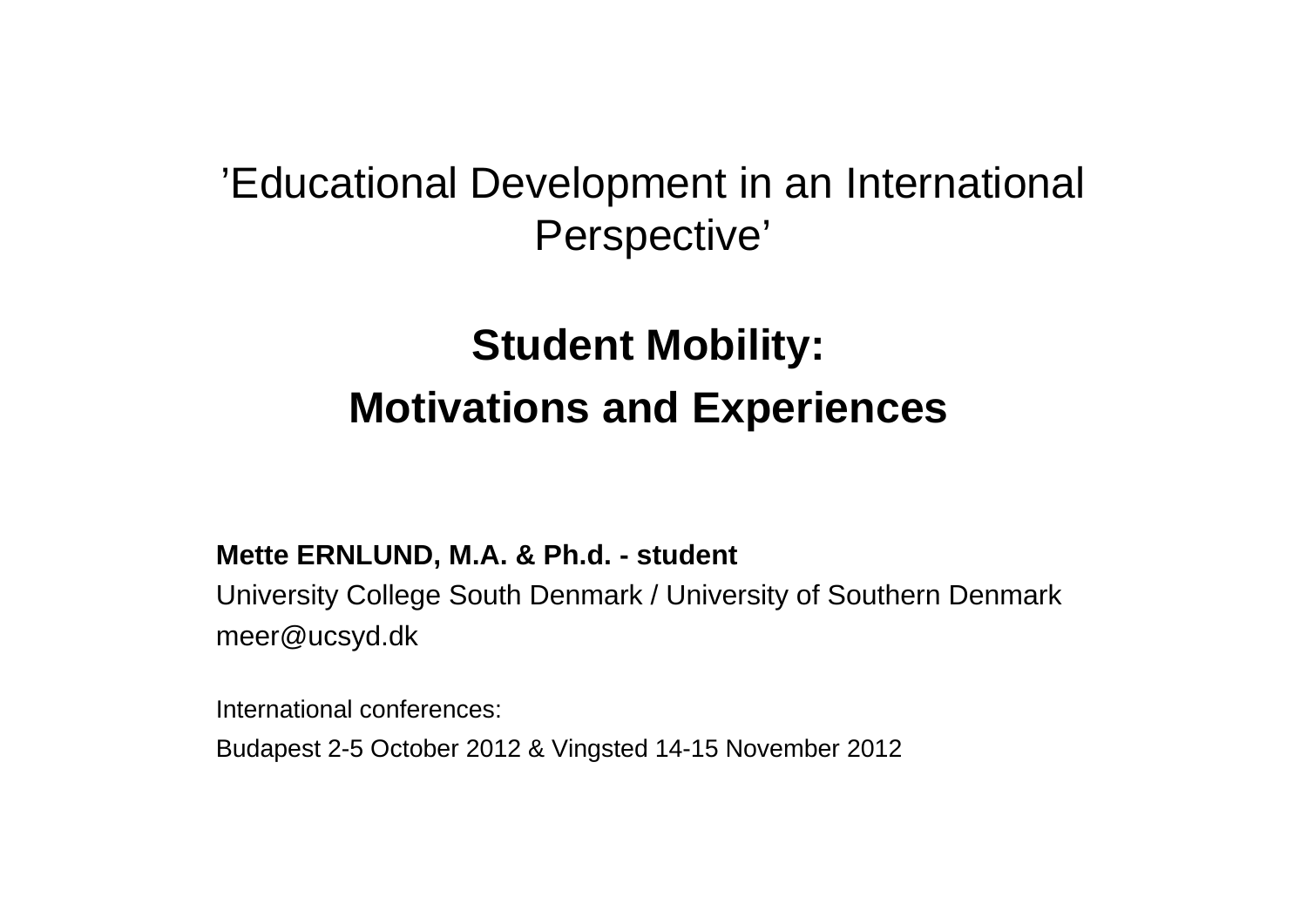## **Contents**

- 1. Problem area
- 2. Empirical investigation
- 3. Empirical analysis
- 4. Preliminary results concerning students' motives
- 5. Preliminary results concerning students' experiences
- 6. Further work to be done
- 7. What questions have been raised by my work so far?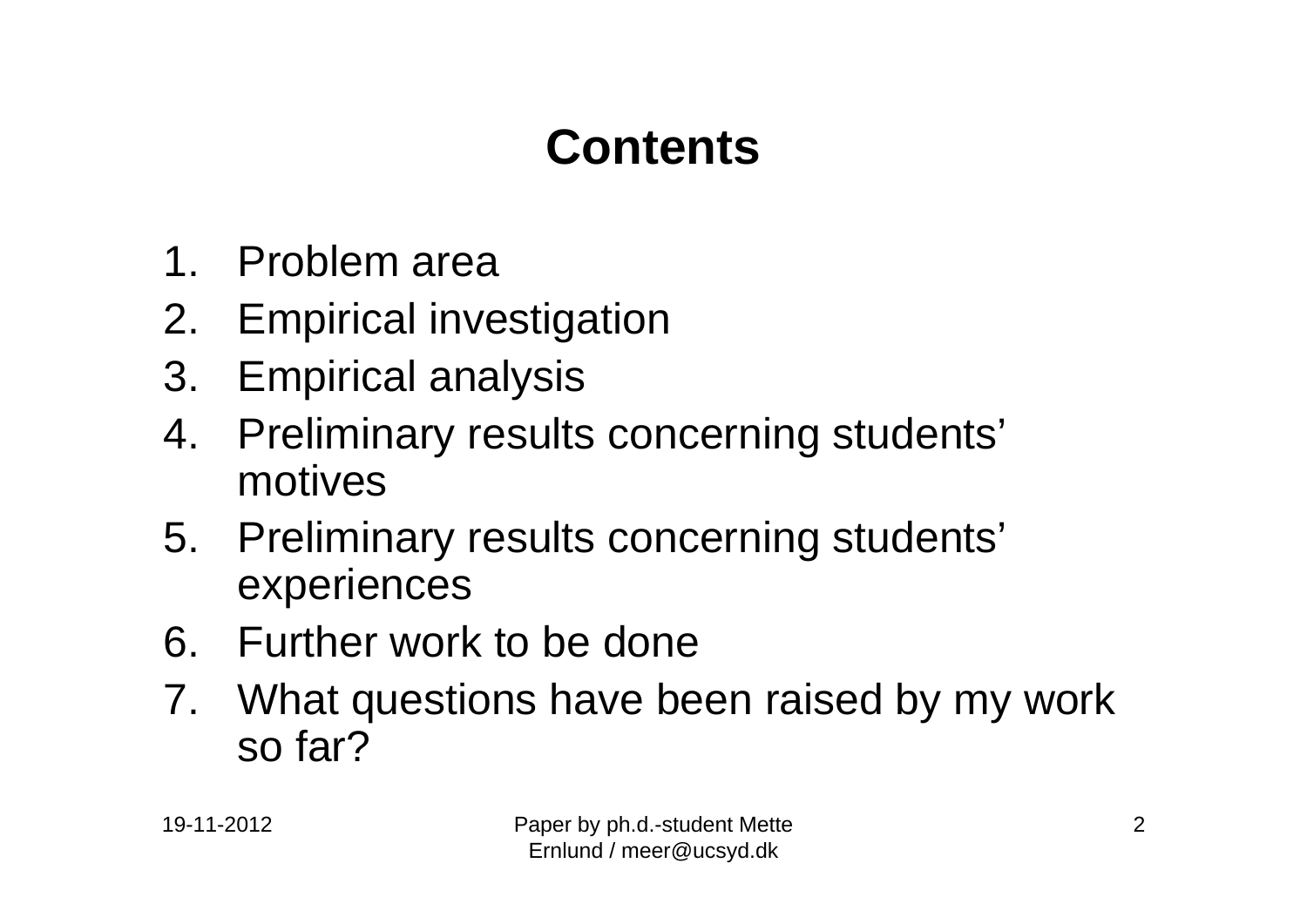### **1. Problem area**

- In terms of educational policy, student mobility in higher education is high on the agenda. The economic, political, cultural and social driving forces of globalisation have brought internationalisation to the centre of the stage. As a result of this, the past ten years have seen the development of a competitive market in education.
- In order to increase student mobility, European and international strategies for periods of study abroad are constantly being revised; such strategies and various investigations of the field reveal that the question of volume tends to dominate. The Bologna Declaration, for example, has a declared goal that 20% of students should be involved in international mobility by 2020.
- One of the reasons why I am interested in exploring this topic more deeply is a desire to shift the focus away from a quantitative political agenda to a qualitative one – in which students have a voice and are able to express their own personal views on the question of student mobility. I have concentrated exclusively on students doing bachelor degrees leading to a professional qualification. I am investigating why these students choose to participate in international mobility and how their experiences in this connection are to be interpreted and explained.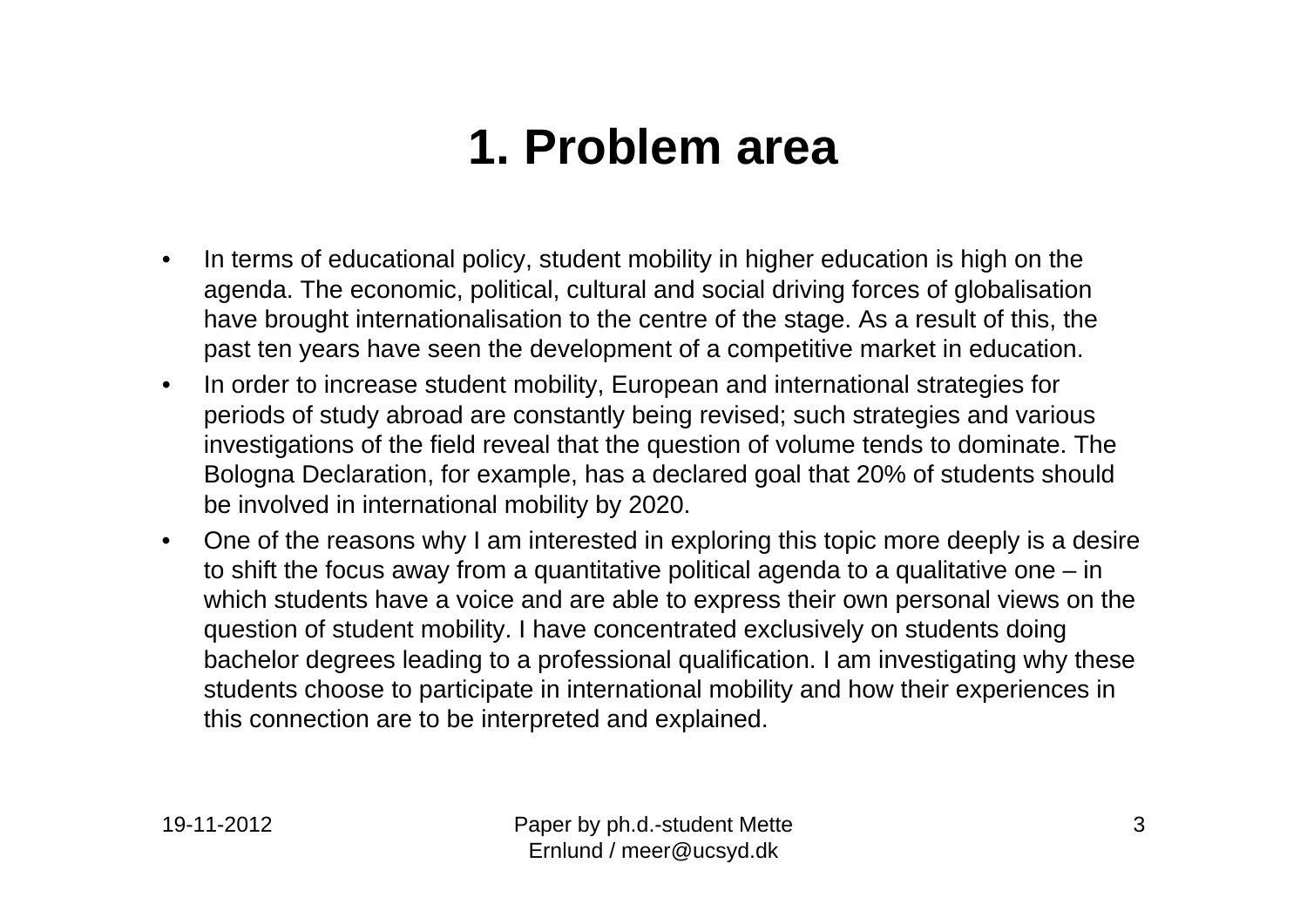# **2. Empirical investigation**

- I have used narrative interviews in order to let students speak freely about their lives from childhood up to the present. Following up on their narratives, I asked them a number of questions concerning themes relevant to the central problem areas of my thesis. The insights I gained through these interviews have proved to be invaluable in the analytical phase of the work in terms of understanding students' motives in choosing international mobility and their experiences in this connection.
- My research is based on 20 interviews:
	- 4 exchange students in Denmark (nationalities: Chinese, Turkish, French)
	- 7 exchange students in Norway (nationalities: Portuguese, Belgian, Spanish, German, French/Swiss)
	- 6 exchange students in Belgium (nationalities: Czech, Canadian, Swiss/Polish, Belgian)
	- 3 exchange students in France (nationalities: Czech, German)
- The students characterized the four countries as follows: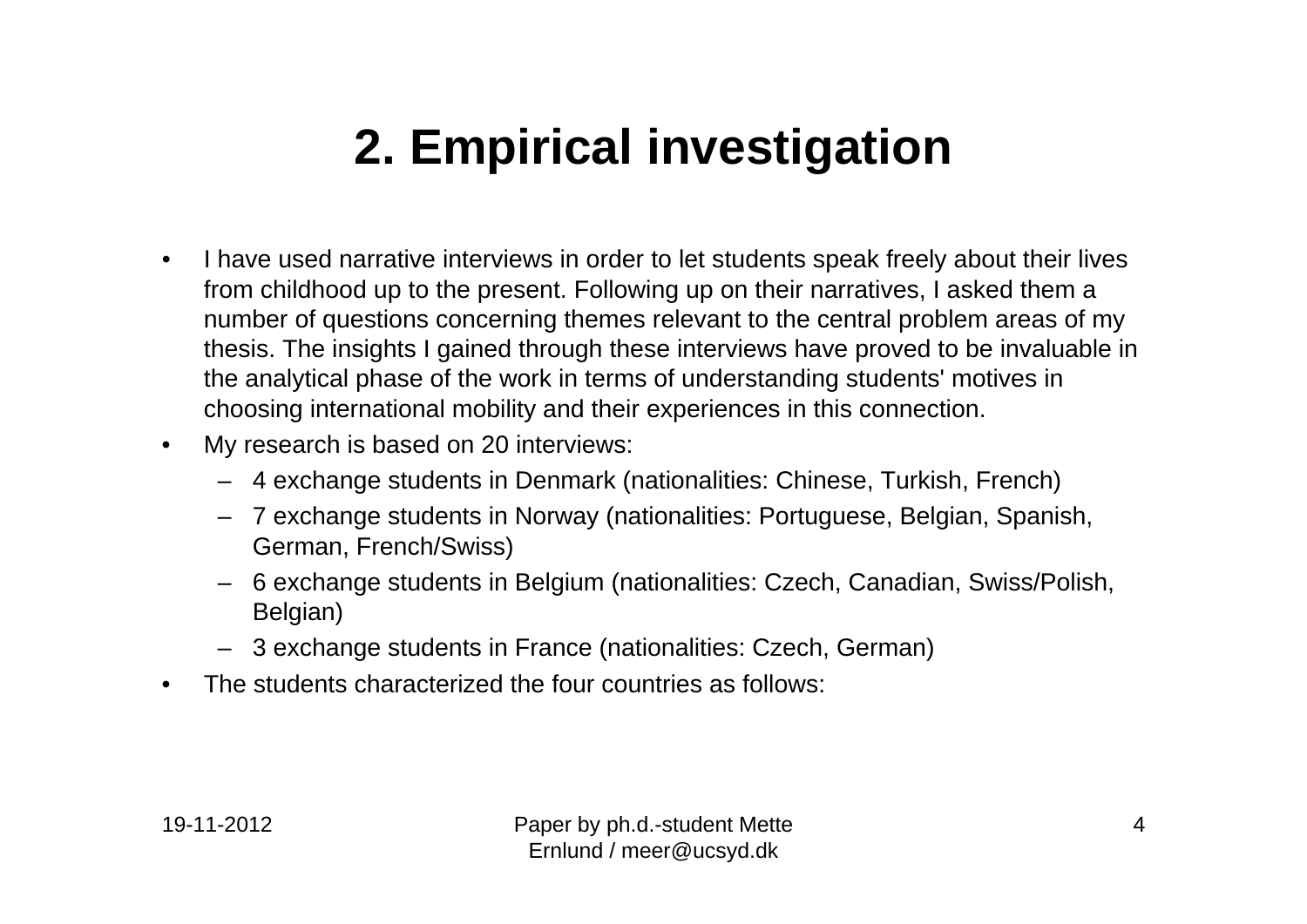- **Denmark:** Students inform me that the Danish educational system has a high reputation abroad because of its high academic level. Teaching methods are praised for the frequent use of group work, all kinds of interactive processes, a focus on process rather than product and on freedom with responsibility. Danes present a general climate of calmness, security, trust and friendliness, even though exchange students seldom feel integrated into the Danish community. The cost of living is very high and many students are therefore asking about the possibility of getting a parttime job as a foreign student.
- **Norway**: Students inform me that Norway, offering something different and unaccustomed, is often chosen as a contrast to their own countries. The majestic peace and harmony of nature and a feeling of being able to move around in safety are mentioned as positive factors, as is the stress on music and other creative subjects. The level of service is good and everything seems to be well organised, but Norwegians are not easy to get to know, which some exchange students find frustrating. The cost of living is extremely high for some students and may prevent them from getting around and experiencing the cultural and natural diversity of the country.
- **Belgium**: Students inform me that Belgium is often chosen for want of a better alternative, but it emerges that students very quickly feel at home in this country. It is multiethnic, interesting, centrally placed in Europe and has a laid-back lifestyle that suits the students. Belgians are friendly and easy to get to know, though the country's special history – involving the division between the Flemish and the Walloons – is somewhat mystifying for many students.
- **France**: Students inform me that France is often a first choice because of the language and the attractions of a very varied culture. The country offers a wealth of natural experiences, but students feel that it can be hard to get to know the French, even at educational institutions. Many students are shocked by the authoritarian, disciplinary approach, though they emphasise the many extra-curricular activities available for students to participate in.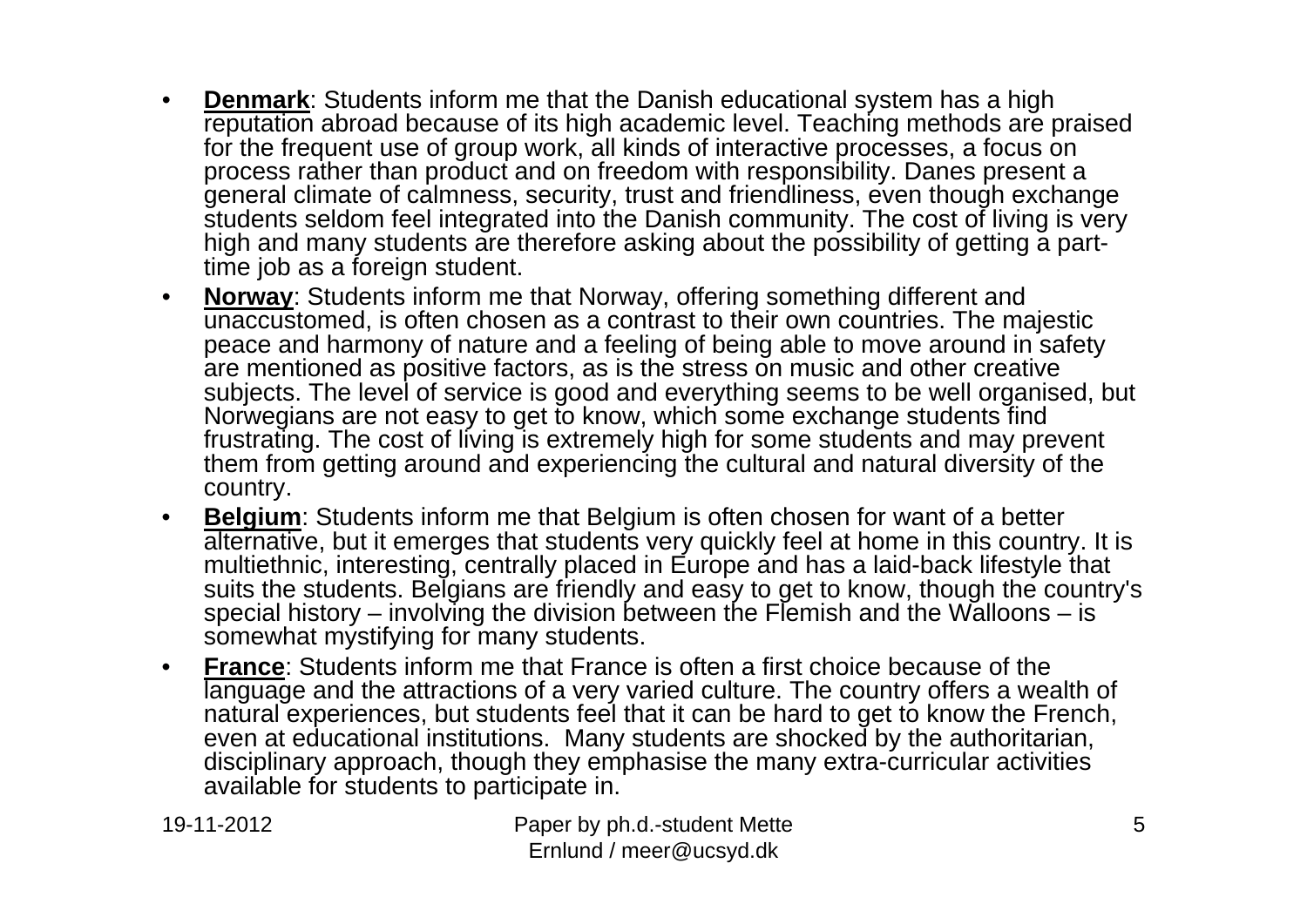### **3. Empirical analysis**

• My research is based on 20 interviews. Four ideal types have been identified as a tool to reduce the complexity of student profiles and to bring to the fore central empirical aspects of their thoughts and actions. The following model is based on students' motives for choosing international mobility.



**Personal development** 

 Paper by ph.d.-student Mette Ernlund / meer@ucsyd.dk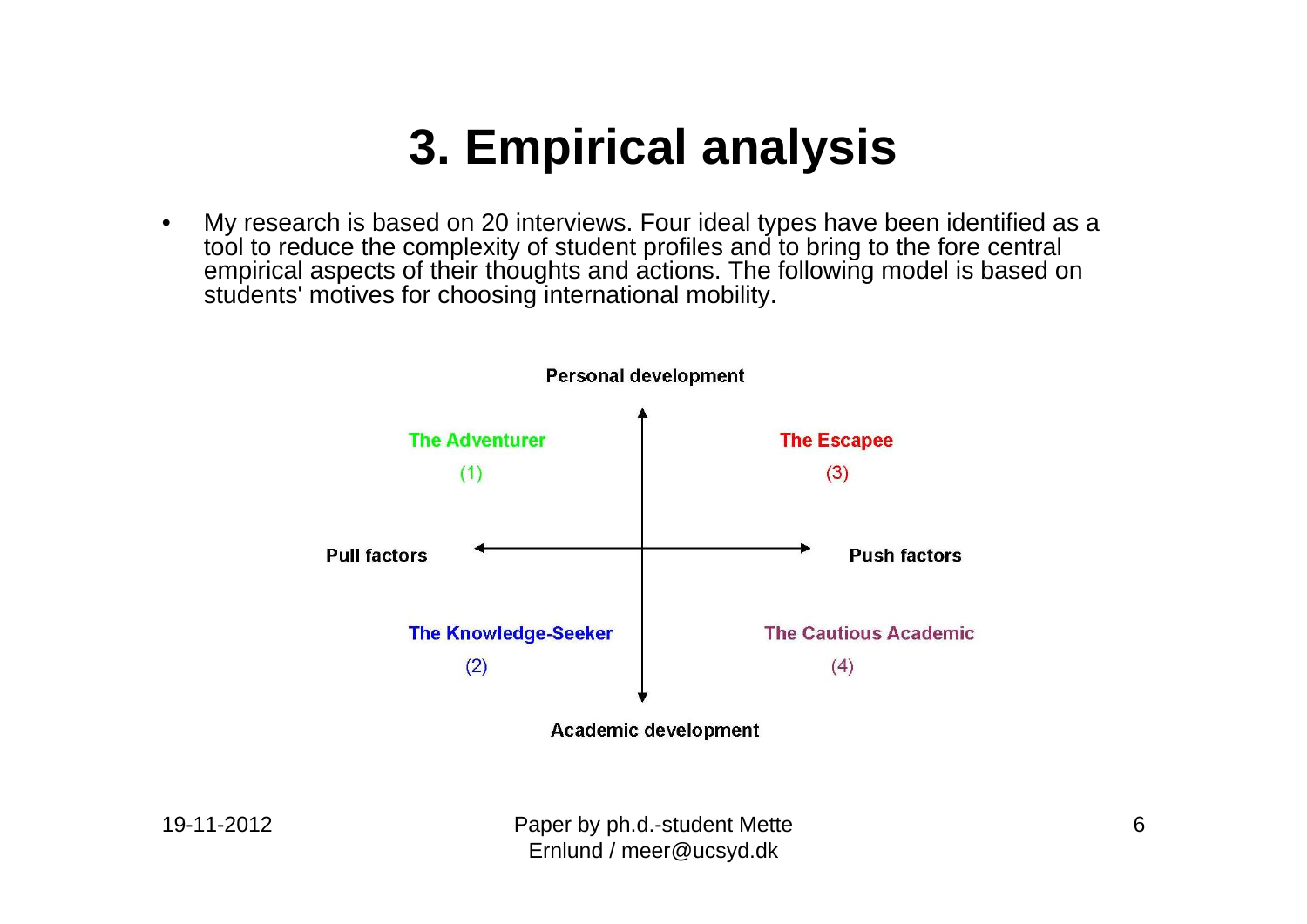- The Adventurer: this Ideal Type is attracted by the unknown, wants to experience new places and people and enjoy personal freedom.
- The Knowledge-Seeker: this Ideal Type displays academic and cultural curiosity and wants to learn new languages, new methods and new skills. This type is career-minded and often very competitive.
- The Escapee: this Ideal Type is seeking identity and is under pressure (from outside or inside) to find herself, to start afresh.
- The Cautious Academic: this Ideal Type is keen to learn more, but has to be pushed along by others, or by personal factors, before making a move.

Most of the students in this survey find themselves on the border between Types 1 and 2 or within Type 2, but students can be found in all four areas of the model.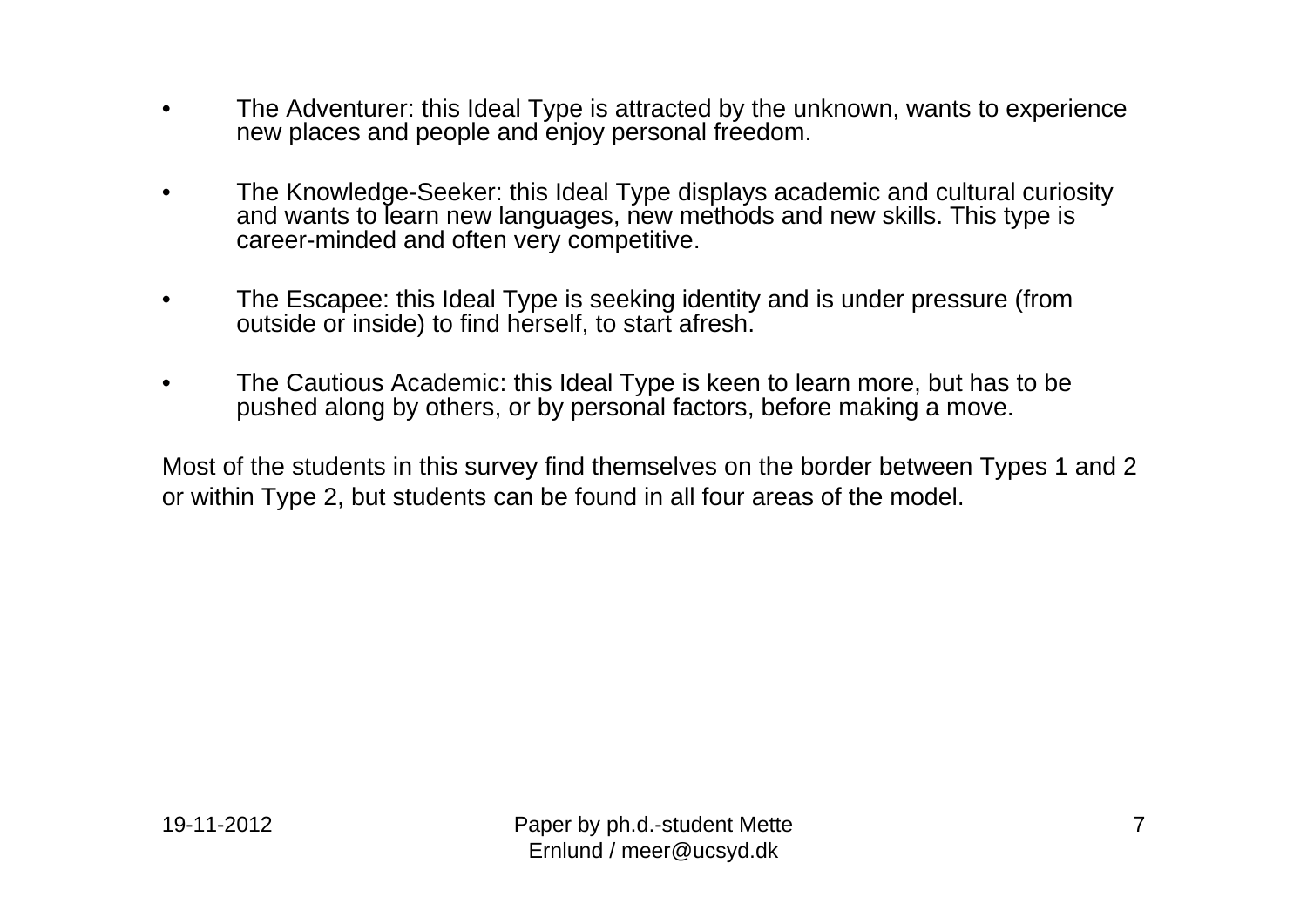### **4. Preliminary results concerning students' motives**

### **Motivation model**

• Firstly, I insert my four Ideal Types into a motivation model designed by Wiedemann & Zeuner (2012), in order to investigate how interior and exterior motives are related to that personal and academic development that is the main purpose of the exchange. This provides us with the following model:

|                                                               | Motivation: reasons for choosing international mobility |                                                                   |                                                              |
|---------------------------------------------------------------|---------------------------------------------------------|-------------------------------------------------------------------|--------------------------------------------------------------|
| Aims:<br>whom/what does<br>international<br>mobility benefit? |                                                         | Pull factors<br>(interior pressure: feelings,<br>impulses, needs) | Push factors<br>(exterior pressure: values<br>and knowledge) |
|                                                               | Personal development                                    | 1) The Adventurer                                                 | 3) The Escapee                                               |
|                                                               | Academic development                                    | 2) The Knowledge-Seeker                                           | 4) The Cautious Academic                                     |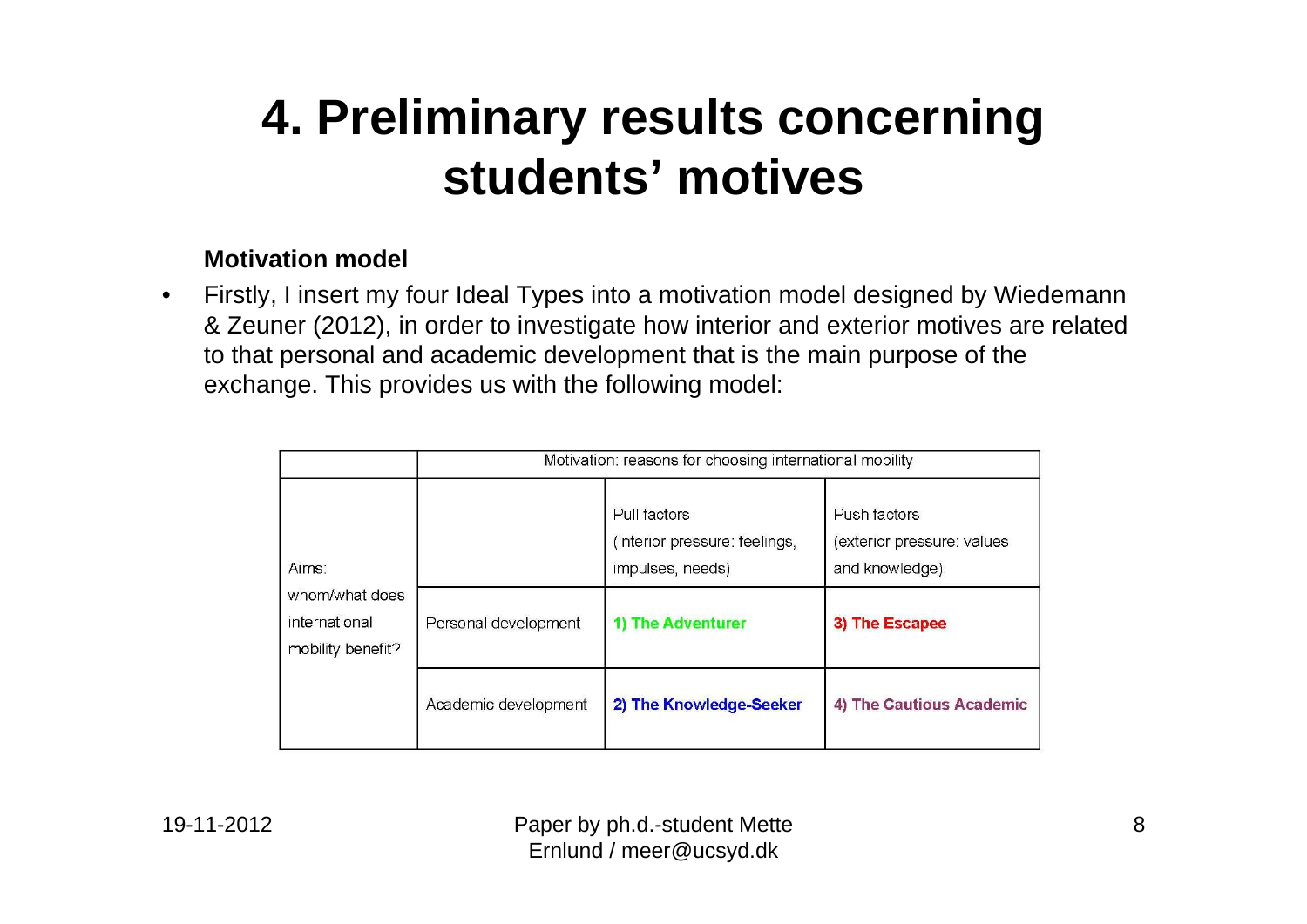- The Adventurer is motivated by a desire for change, new social networks, freedom, responsibility
- The Knowledge-Seeker is motivated by language, culture, career
- The Escapee is motivated by a search for identity, a new start
- The Cautious Academic is motivated by academic ambitions, intercultural understanding

#### **Culture and society**

- Next I investigate a possible connection between the current cultural context of a particular society and the students' mobility choices. I do this by applying my empirical data to recent theories concerning youth, as the students I have met are all part of the modern youth culture. My conclusions:
	-
	-
	-
	-
	- structure
	- happiness

- choices and play a role in - identity and terms of students' - meaning and international - freedom  $\rangle$  mobility choices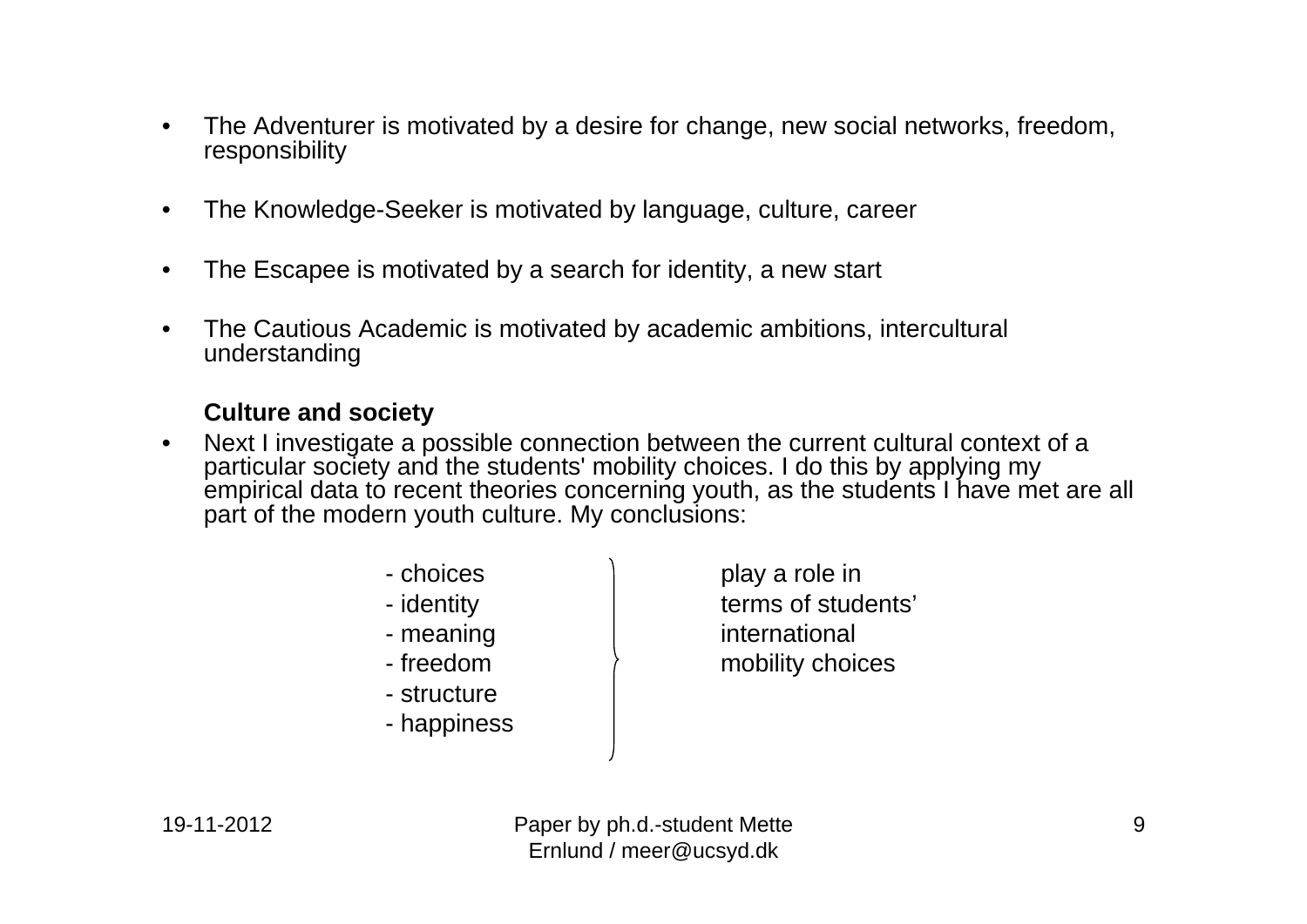#### **Mobility capital**

• In the final step of my analysis of students' international mobility choices, I make use of Murphy-Lejeune's (2002) concept of 'mobility capital' to investigate the significance of the students' mobility capital for their mobility choices. Mobility capital has four components:



Despite the fact that the four components of mobility capital are not equally weighted, the concept would appear to have a good explanatory value when applied to my empirical data concerning students' international mobility choices. All the students I have talked to in my empirical investigation brought a greater or lesser amount of mobility capital with them, so none of them could be regarded as completely deviant from the model. However, I did note that in cases of students with low mobility capital, a willingness to learn, to seek personal development and to defy their lack of capital greatly influenced their decision to go abroad.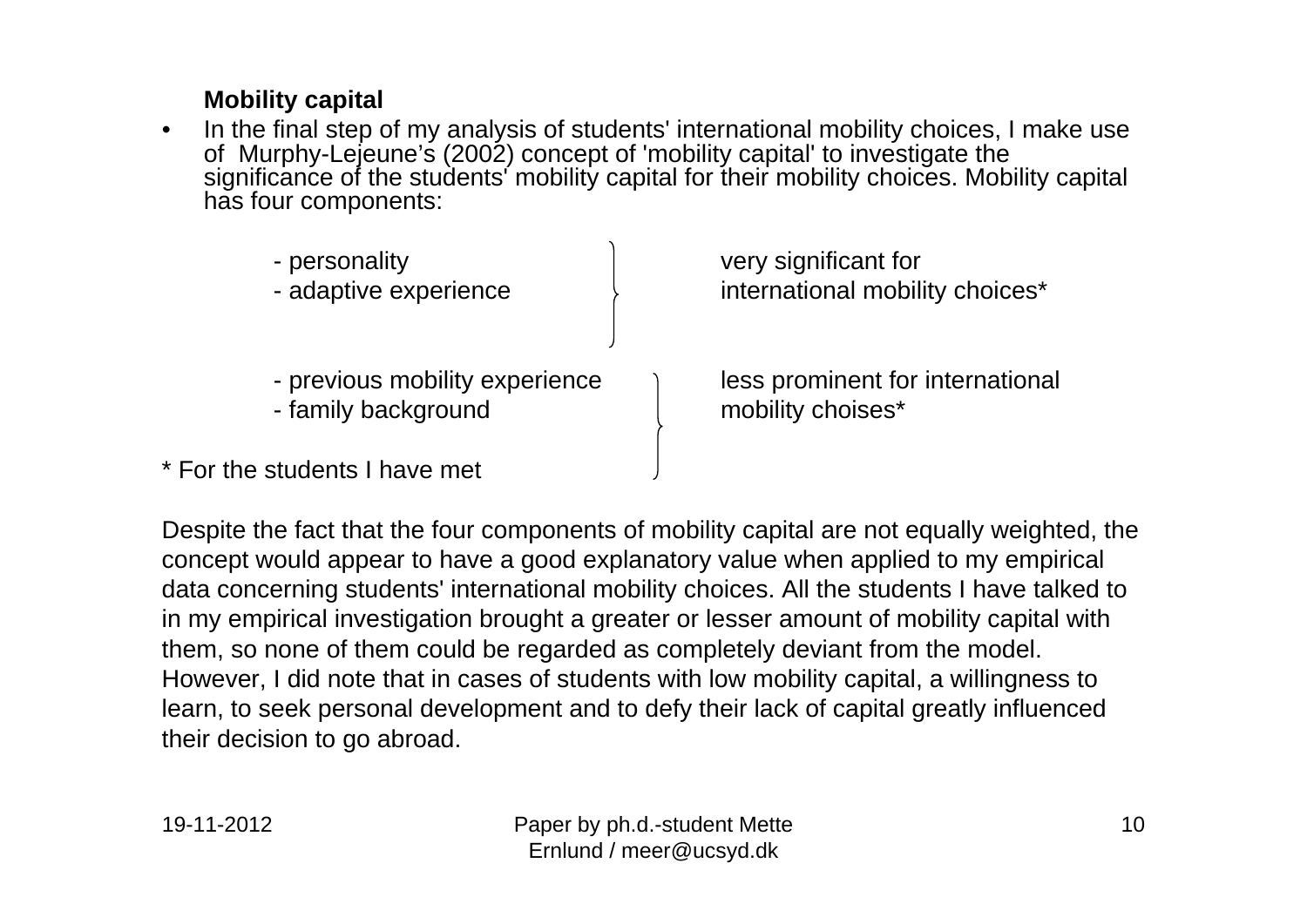## **5. Preliminary results concerning students' experiences**

• In my analysis of students' experiences in connection with international mobility, I investigate personal, academic, social and cultural factors. Two theoretical approaches have been used: one based on narrative and one on cultural history.

#### **Narrative approach**

- The Adventurer uses the fairy-tale genre
- The Knowledge-Seeker uses 'Bildung' narratives
- The Escapee uses narratives of suffering
- The Cautious Academic uses narratives of the anti-hero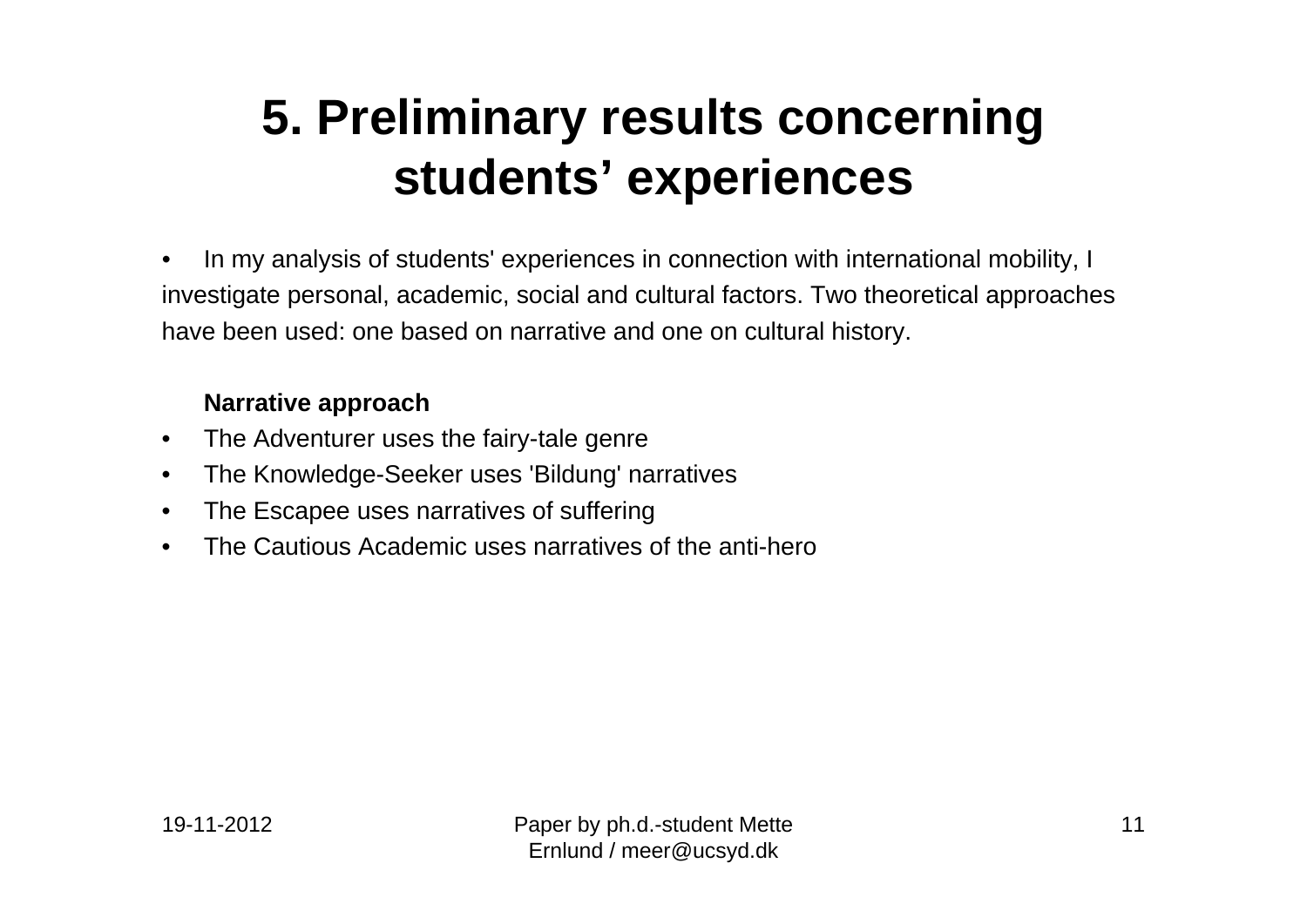### **Shift towards other Ideal Types**

- I discovered that some students in the course of their development, some more clearly than others, move beyond the immediate horizon of their experiences towards other Ideal Types.
- Reading my Ideal Type model in this light, we can see that in terms of personal development the 'Adventurer' and the 'Escapee' show very little movement, except in the direction of some deepening of their academic experience. On the other hand, in the case of the 'Knowledge-Seeker' and the 'Cautious Academic', who have chosen international mobility for academic purposes, there is a shift within their field of experience, though not in the same direction. The 'Knowledge-Seeker' moves in the direction of personal development characterised by more experience-seeking or identity-seeking behaviour, whereas the 'Cautious Academic', feeling more selfconfidence and courage, moves towards more knowledge-seeking behaviour.

These shifts among Ideal Types can be seen on the following model; the dotted line shows a minor tendency, the heavier line a major one: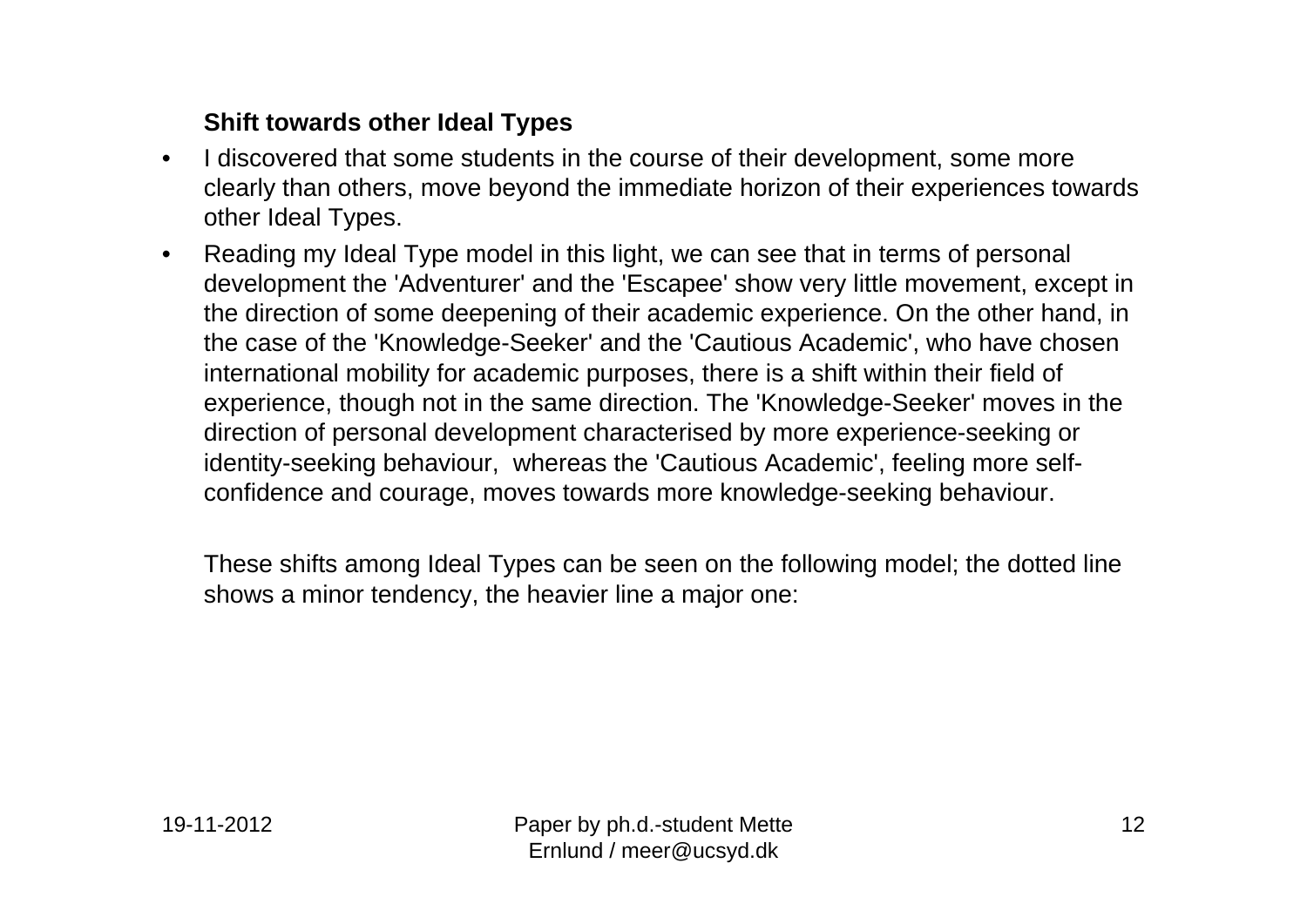Shifts in the development of experience



 Paper by ph.d.-student Mette Ernlund / meer@ucsyd.dk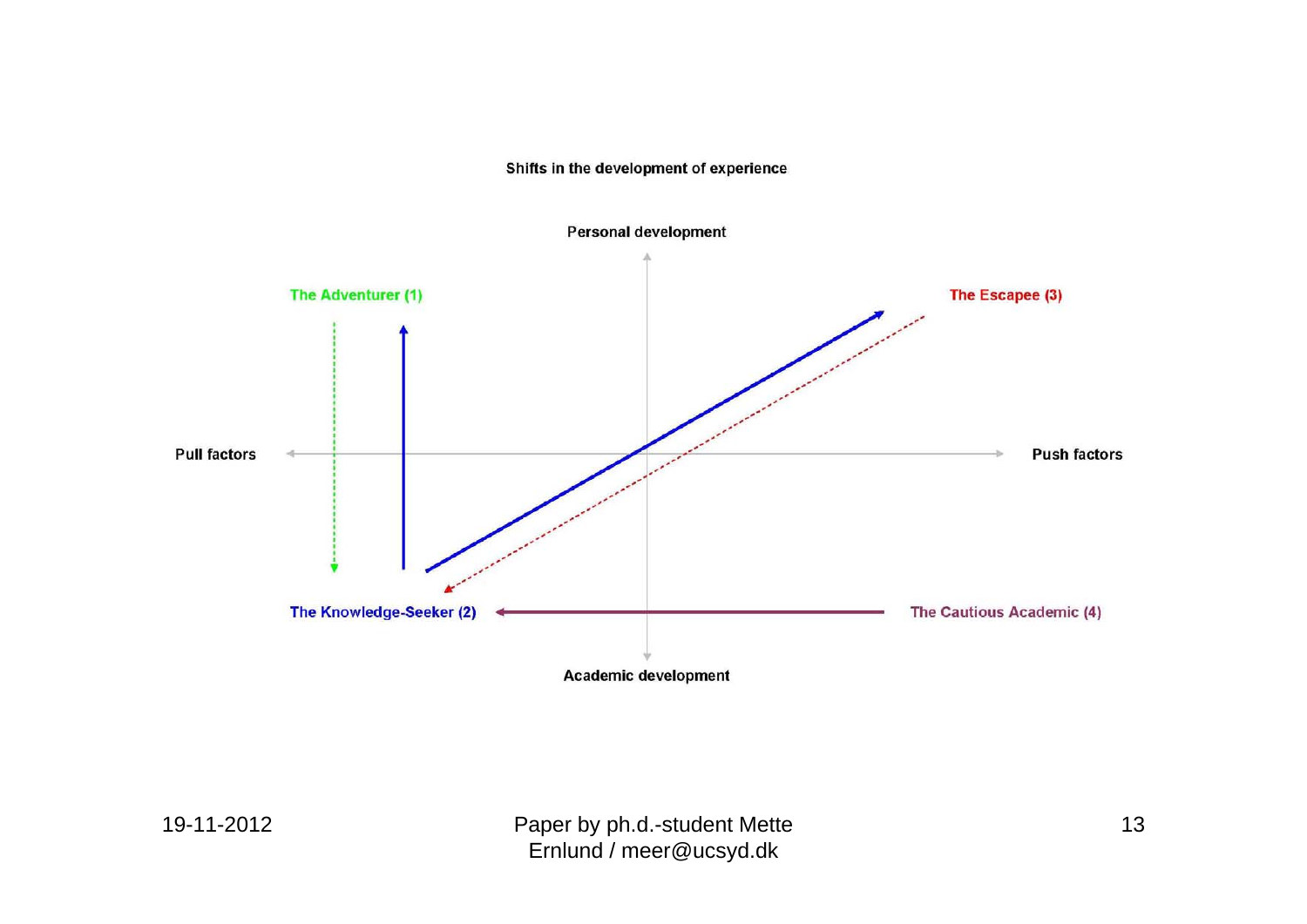• It may clearly be seen that my empirical data shows no shift towards the 'Cautious Academic', which, if it happened (as is hypothetically possible), would mean that the student would lose self-confidence, strength and courage in the course of the exchange period and would feel forced to learn something new in a foreign environment against her or his will.

#### **Self-confidence**

• Taking a closer look at the Ideal Types, my analysis shows that the 'Adventurer' and the 'Knowledge-Seeker' both throw themselves into international mobility with a much greater portion of self-confidence than do the 'Escapee' and the 'Cautious Academic'. Not surprisingly, this affects the kind of things students experience and the way their identities develop: the stronger students tend to add a superstructure of new experiences to what they already have; the weaker ones are generally in the process of building a foundation. The narratives show that in general international mobility may benefit both categories of students, as long as the weaker ones are given the necessary help and support before and during the period of mobility.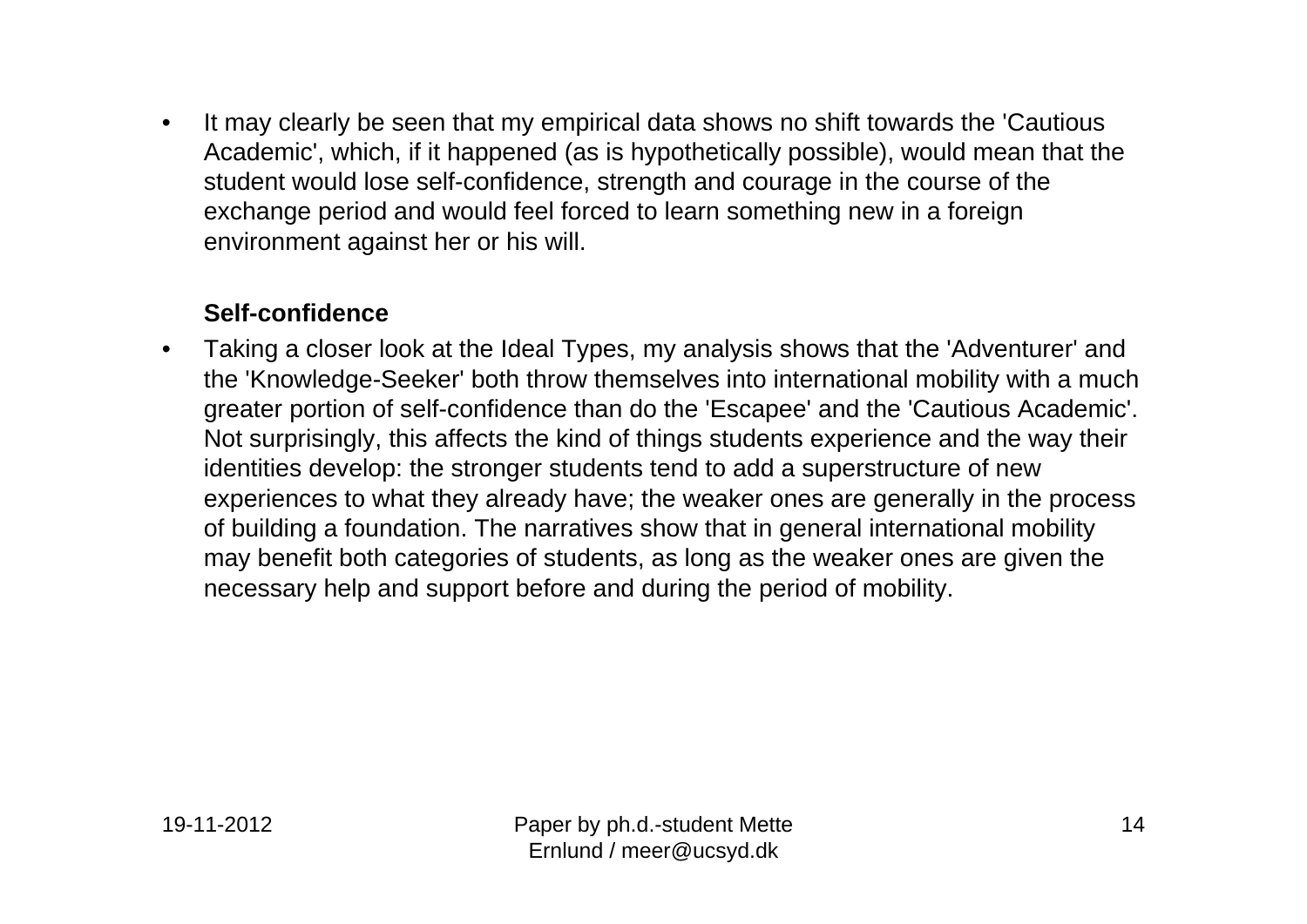### **Accomodation**

• The 'Escapee' and the 'Cautious Academic' mention accommodation as a very important condition for the acquisition of new experiences; these students especially need the right environment to feel secure and a sense of belonging. All students have something to say about their accommodation and the social and cultural experiences connected with it, but accommodation does not have the same vital importance for all of them. Students are looking for widely different forms of accommodation, but their accounts provide no evidence for linking specific types of accommodation to each Ideal Type. Accommodation such as host families, student hostels and various kinds of communal arrangements are mentioned by students of various Ideal Types across the board.

#### **Social networks**

• The social aspect is important to all students, but in very different ways. While the 'Adventurer' and the 'Knowledge-Seeker are looking for new friendships and networks, the 'Escapee' and the 'Cautious Academic' are attempting to understand the social scene and their position within it. We are looking at different goals here, and the experiences gained are very diverse, but the data shows that international mobility can greatly benefit both categories of students.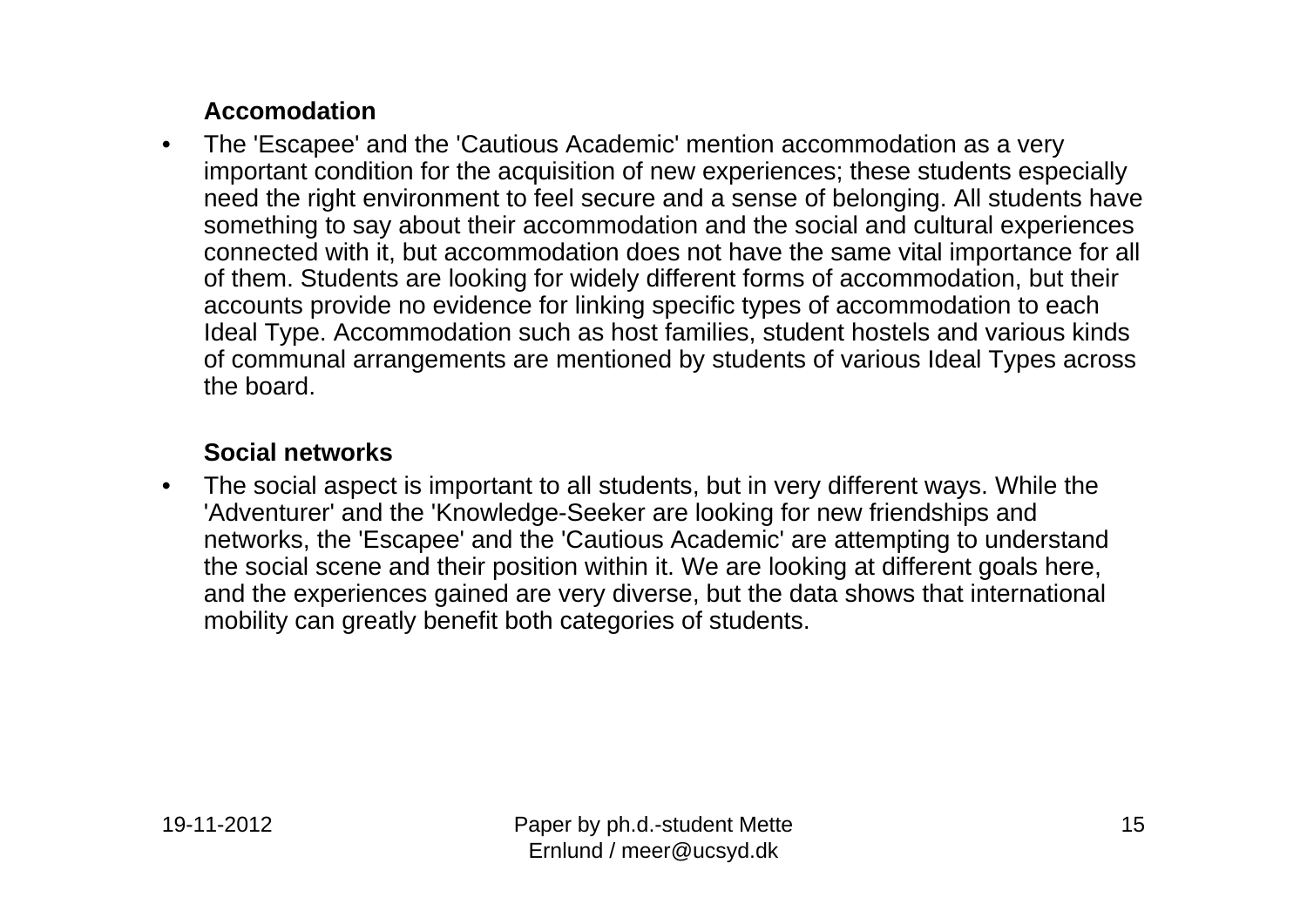#### **Practice placements**

• In terms of learning, the narratives clearly show that students who have a practice placement during their exchange period gain a very rich store of experience both academically and culturally. Faced with the foreign culture at close quarters in a professional environment, students report that their professional identity is developed in quite a unique fashion. Hard work is called for, and is indeed demonstrated by students of all Ideal Types, but the rewards are almost indescribable.

#### **Meaning and internationalisation**

• None of the students I have spoken to have returned home from their exchange without new experiences. Despite difficult moments and having to confront various problems, all of the students have returned home with a smile on their lips and a rucksack full of good experiences. Some find meaning in their lives through what they have experienced during their time as exchange students; others find meaning in the self-adopted role of an ambassador and hope to be able to pass on the experience they have gained to others when they get home. All the students appear to have been 'internationalised' to a greater or lesser degree by the new personal, linguistic, cultural, social and academic skills they have gained, though this manifests itself differently within each Ideal Type.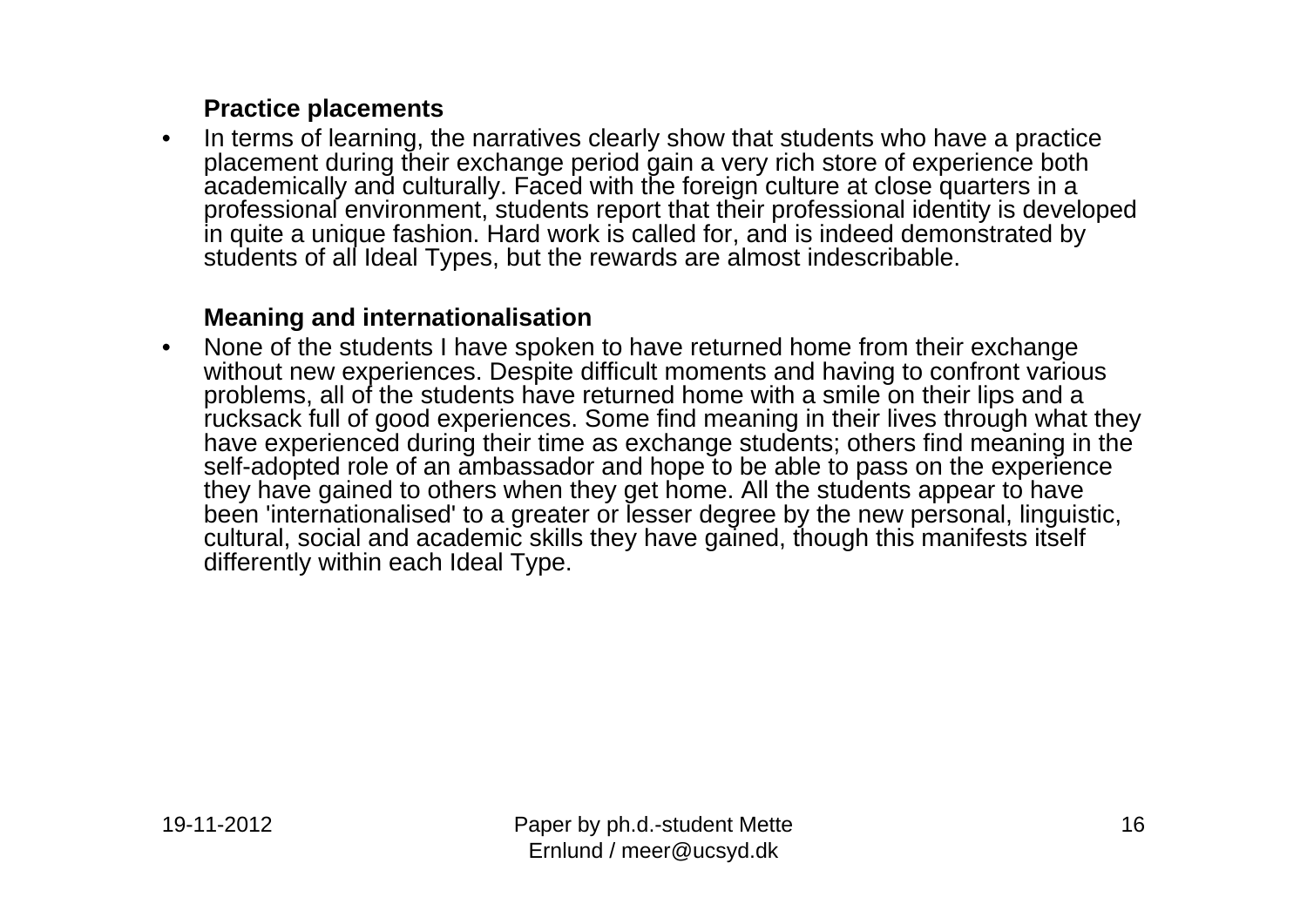### **6. Further work to be done**

- I am interested in finding out whether Hofstede's cultural theory can supplement my narrative analysis by, in some cases, explaining the students' experiences in terms of the cultural encounter that takes place between the student and the host country.
- When I have finished my analysis of the empirical data, I will be faced with the further task of seeing whether my analytical results can be used strategically in the Danish higher education sector where I am employed. New knowledge gives rise to new questions – and these I look forward to discussing in my concluding reflections.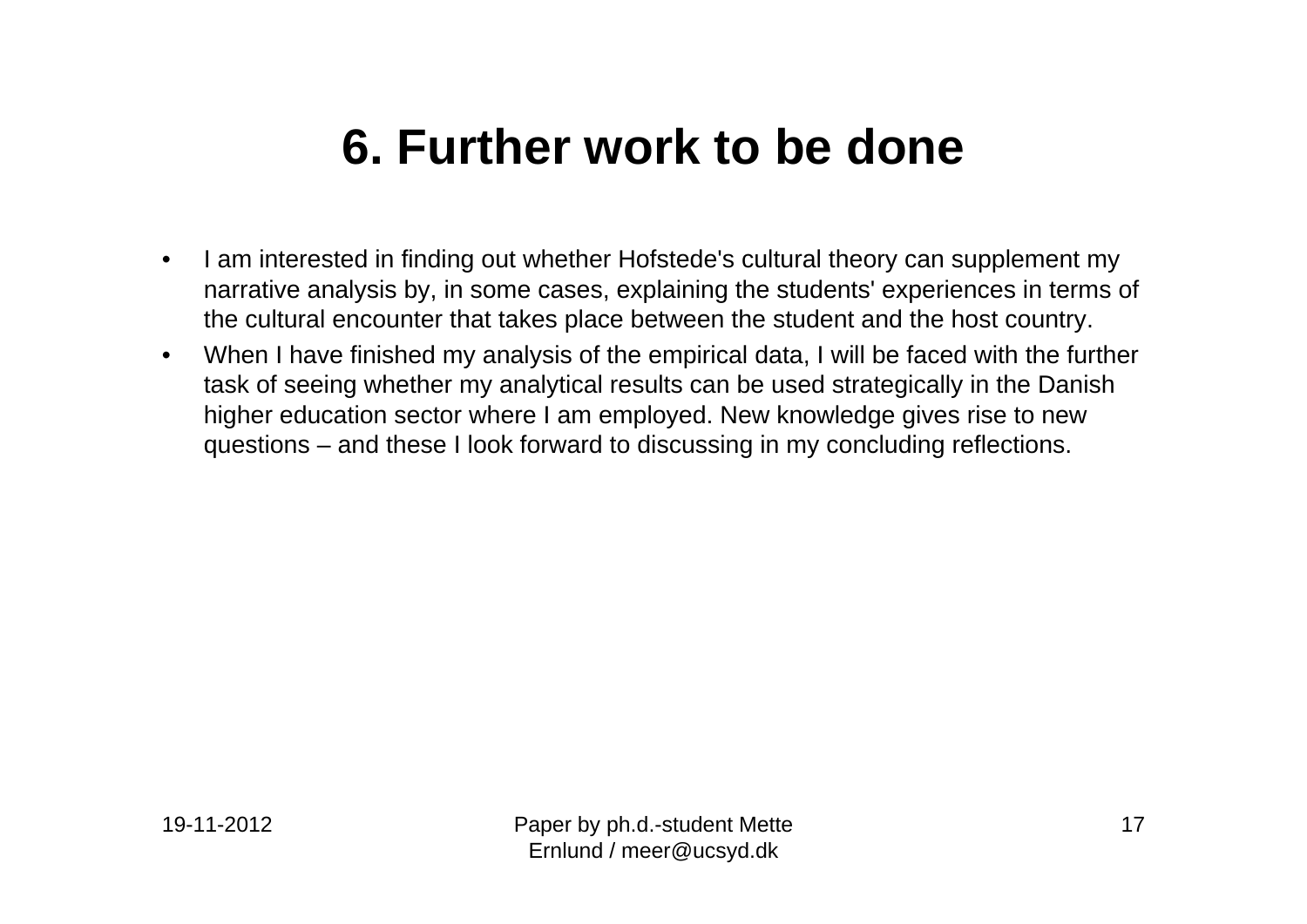### **7. What questions have been raised by my work so far?**

- 1. Are institutions today sufficiently aware of the fact that students come with different backgrounds and motives – or are they all just treated the same way? Do we treat them all as Ideal Type 2 because this matches our conception of the ideal student?
- 2. Would identifying the students' Ideal Types when they go on exchanges better help them to widen the horizon of their experience while they are away – that is, help them move beyond the horizon they presently perceive?
- 3. If exchange visits became obligatory for all students on all degree courses, the number of students in Ideal Types 3 and 4 – those with the least self-confidence – would increase. How would one be able to give these students that extra support that would help make the exchange a success for them? How could we ensure the 'internationalisation' of such students?